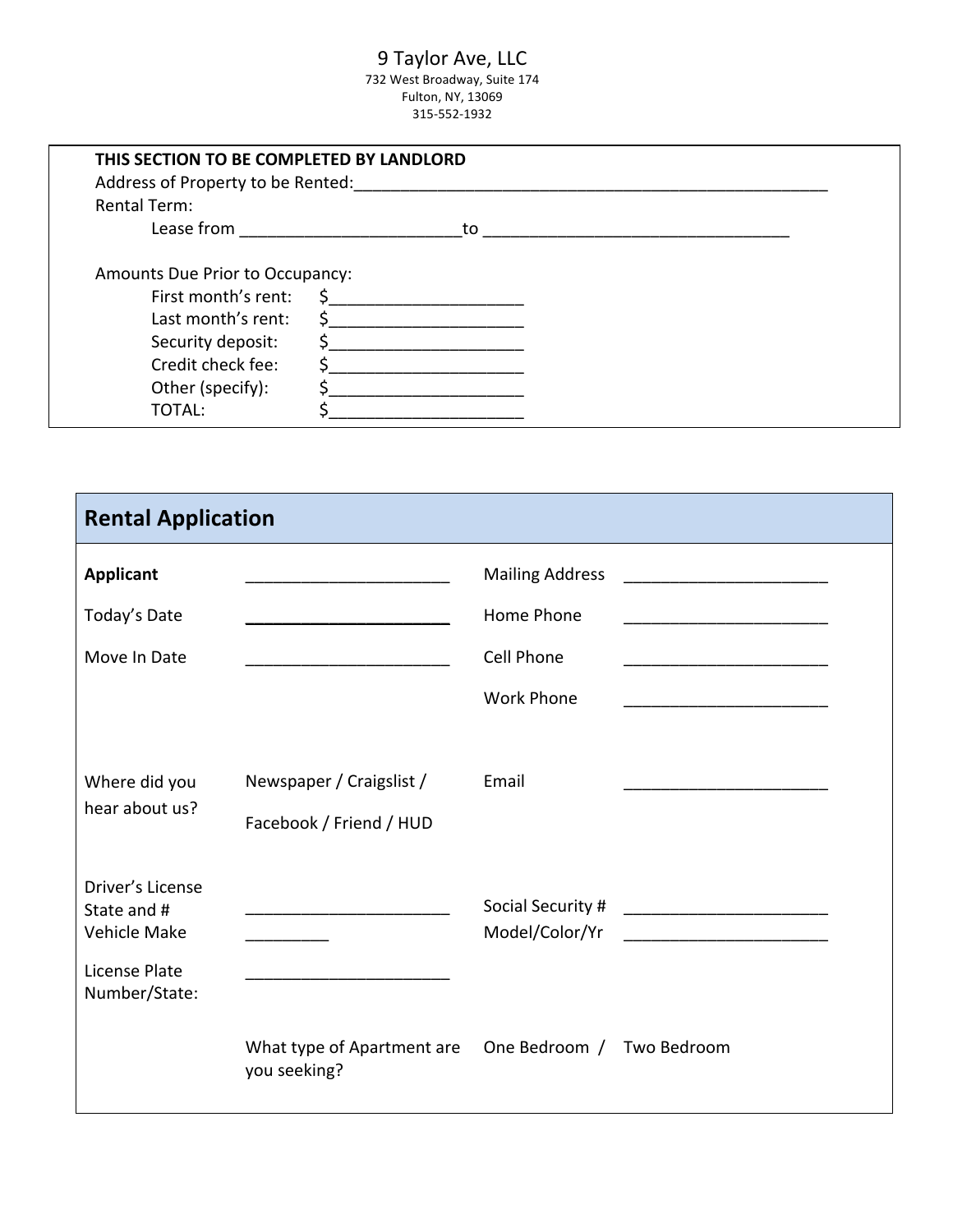#### 9 Taylor Ave, LLC 732 West Broadway, Suite 174 Fulton, NY, 13069 315-552-1932

| <b>Additional Occupant:</b>                                                                                            |                                                                                                                                                                                                                                                                                                                                                                                                                                                                                                                                                                                                                                                                       |                |
|------------------------------------------------------------------------------------------------------------------------|-----------------------------------------------------------------------------------------------------------------------------------------------------------------------------------------------------------------------------------------------------------------------------------------------------------------------------------------------------------------------------------------------------------------------------------------------------------------------------------------------------------------------------------------------------------------------------------------------------------------------------------------------------------------------|----------------|
| Please list everyone<br>Including children who<br>Will live with you:<br>(Full Name &<br>Relationship to<br>Applicant) | $\begin{array}{c} \n 1) \quad \quad \text{and} \quad \quad \text{and} \quad \quad \text{and} \quad \quad \text{and} \quad \quad \text{and} \quad \quad \text{and} \quad \quad \text{and} \quad \quad \text{and} \quad \quad \text{and} \quad \quad \text{and} \quad \quad \text{and} \quad \quad \text{and} \quad \quad \text{and} \quad \quad \text{and} \quad \quad \text{and} \quad \quad \text{and} \quad \quad \text{and} \quad \quad \text{and} \quad \quad \text{and} \quad \quad \text{and} \quad \quad \text{and} \quad \quad \text{and} \quad \quad \text{and} \$<br>2)<br>the control of the control of the control of the control of the control of<br>3) | 4)<br>5)<br>6) |

## **Rental History**

| <b>Current Address</b><br>Dates at this Address                                 | Landlord<br>Phone                                                                                                                                                                                                                                |
|---------------------------------------------------------------------------------|--------------------------------------------------------------------------------------------------------------------------------------------------------------------------------------------------------------------------------------------------|
| Reason for leaving                                                              | Rent                                                                                                                                                                                                                                             |
| <b>Previous Address</b><br>Dates at this Address<br>Reason for leaving          | Landlord<br>Phone<br><u> 2008 - Johann Barn, amerikansk politiker (</u><br>Rent                                                                                                                                                                  |
| 2 <sup>nd</sup> Previous Address<br>Dates at this Address<br>Reason for leaving | Landlord<br>the control of the control of the control of the control of the control of the control of<br>Phone<br>Rent<br><u> 1990 - Johann John Stone, markin film fan it ferstjer fan it ferstjer fan it ferstjer fan it ferstjer fan it f</u> |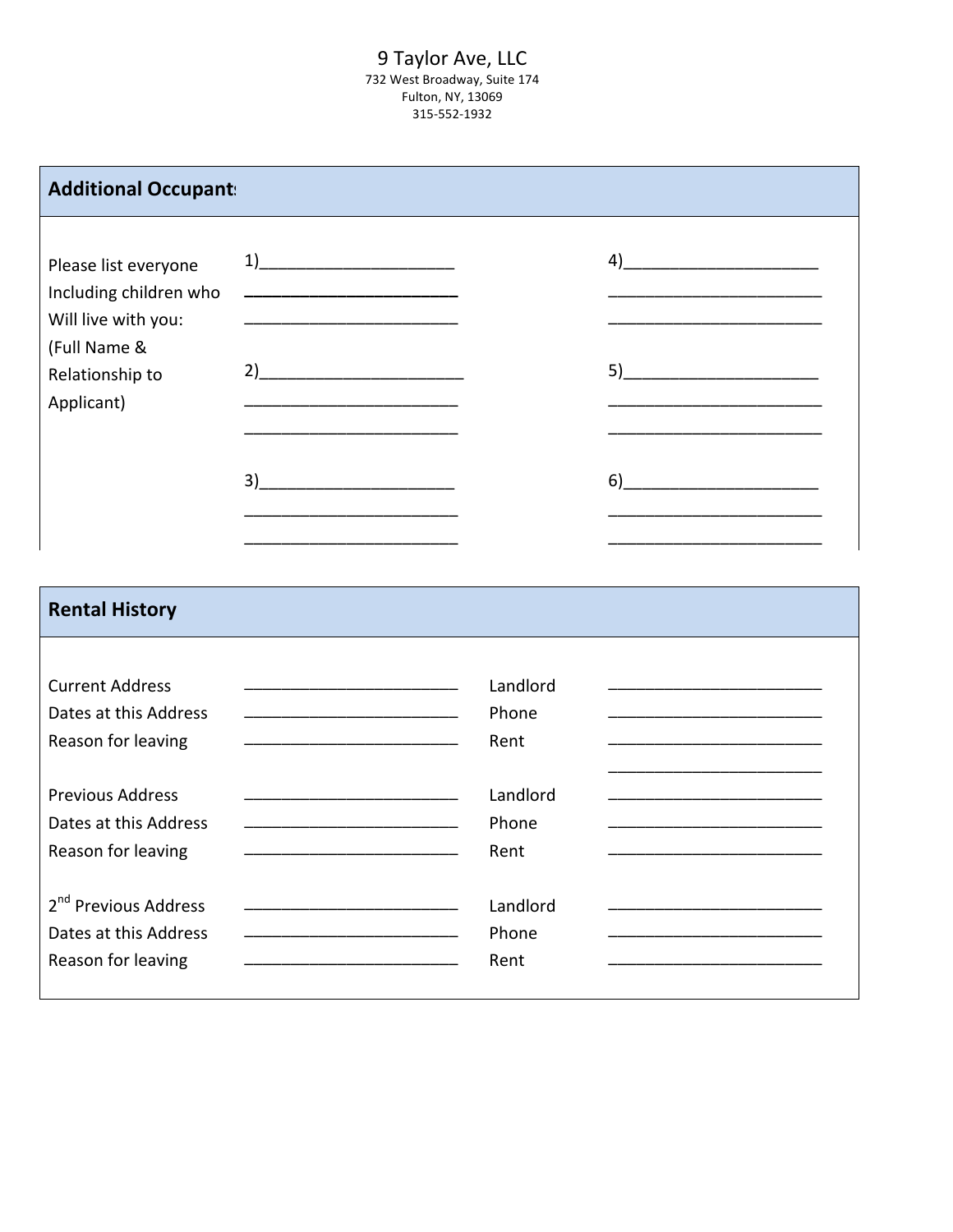#### 9 Taylor Ave, LLC 732 West Broadway, Suite 174 Fulton, NY, 13069 315-552-1932

| <b>Employment History</b>                          |                                  |
|----------------------------------------------------|----------------------------------|
| <b>Current Employer</b><br>Address                 | Supervisor<br>Phone              |
| Title or Role                                      | Dates<br>employed at<br>this job |
| Previous Employer<br>Address                       | Supervisor<br>Phone              |
| Title or Role<br>2 <sup>nd</sup> Previous Employer | Dates<br>Supervisor              |
| Address<br>Title or Role                           | Phone<br>Dates                   |

# **Income, Assets, & Debts Income (Monthly)** Pre-tax Salary Income \_\_\_\_\_\_\_\_\_\_\_\_\_\_\_\_\_\_\_\_ Attach 2 pay stubs or 2 years of tax returns. Pre-tax Other Income **Assets** Bank & Account Number \_\_\_\_\_\_\_\_\_\_\_\_\_\_\_\_\_\_\_\_ Amount \_\_\_\_\_\_\_\_\_\_\_\_\_\_\_\_\_\_\_\_ Bank & Account Number \_\_\_\_\_\_\_\_\_\_\_\_\_\_\_\_\_\_\_\_ Amount \_\_\_\_\_\_\_\_\_\_\_\_\_\_\_\_\_\_\_\_ **Other Debt** Automobile loan \_\_\_\_\_\_\_\_\_\_\_\_\_\_\_\_\_\_\_\_ Amount \_\_\_\_\_\_\_\_\_\_\_\_\_\_\_\_\_\_\_\_ Other loans \_\_\_\_\_\_\_\_\_\_\_\_\_\_\_\_\_\_\_\_ Amount \_\_\_\_\_\_\_\_\_\_\_\_\_\_\_\_\_\_\_\_ Other loans \_\_\_\_\_\_\_\_\_\_\_\_\_\_\_\_\_\_\_\_ Amount \_\_\_\_\_\_\_\_\_\_\_\_\_\_\_\_\_\_\_\_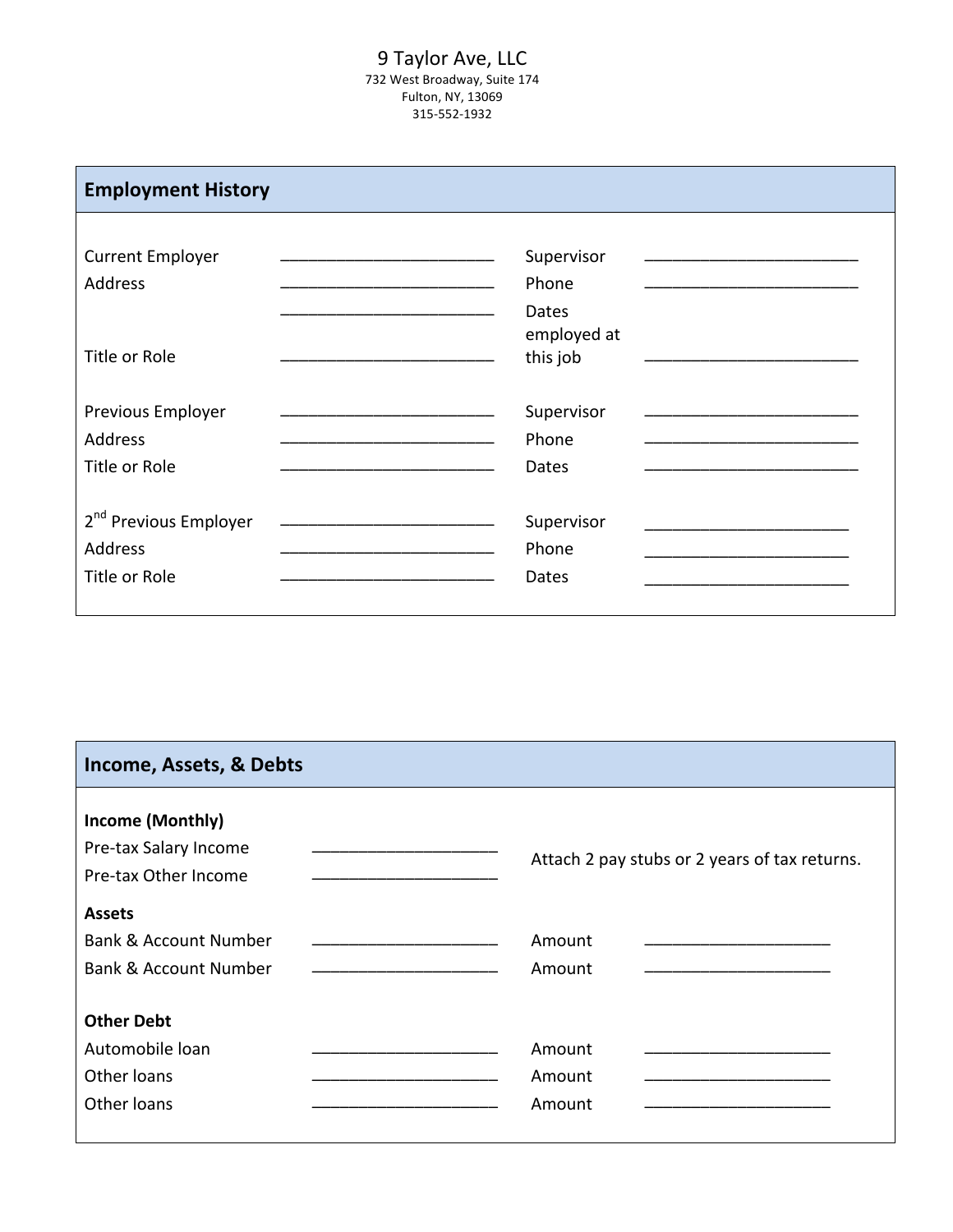#### 9 Taylor Ave, LLC 732 West Broadway, Suite 174 Fulton, NY, 13069 315-552-1932

| <b>References</b>    |                                                                                                                                                                                                                                                |                |  |
|----------------------|------------------------------------------------------------------------------------------------------------------------------------------------------------------------------------------------------------------------------------------------|----------------|--|
| Name<br>Relationship | <u> 1999 - Johann John Stone, markin film fan it ferstjer fan it ferstjer fan it ferstjer fan it ferstjer fan it f</u><br><u> 1999 - Johann John Harry, mars eta bat eta bat eta bat eta bat eta bat eta bat eta bat eta bat eta bat eta b</u> | Phone<br>Email |  |
| Name<br>Relationship |                                                                                                                                                                                                                                                | Phone<br>Email |  |

| <b>Other</b>                                                                  |                                                 |
|-------------------------------------------------------------------------------|-------------------------------------------------|
|                                                                               |                                                 |
| Does any household member smoke?                                              | Yes $/$<br><b>No</b>                            |
| Do you have pets?                                                             | Yes /<br>No                                     |
| Describe any pets by type and weight:<br>Have you ever been evicted? Yes / No | Have you been involved with a lawsuit? Yes / No |
| Have you had a criminal conviction? Yes/No                                    | Have you had a bankruptcy? Yes / No             |
| Have you had a fire? Yes $/$ No                                               |                                                 |
|                                                                               |                                                 |
| Please describe any history of the following if<br>you answered yes:          |                                                 |
| Evictions:                                                                    |                                                 |
| Lawsuits:<br>٠                                                                |                                                 |
| <b>Criminal convictions:</b>                                                  |                                                 |
| Bankruptcy:                                                                   |                                                 |
| Fires:                                                                        |                                                 |
|                                                                               |                                                 |
|                                                                               |                                                 |